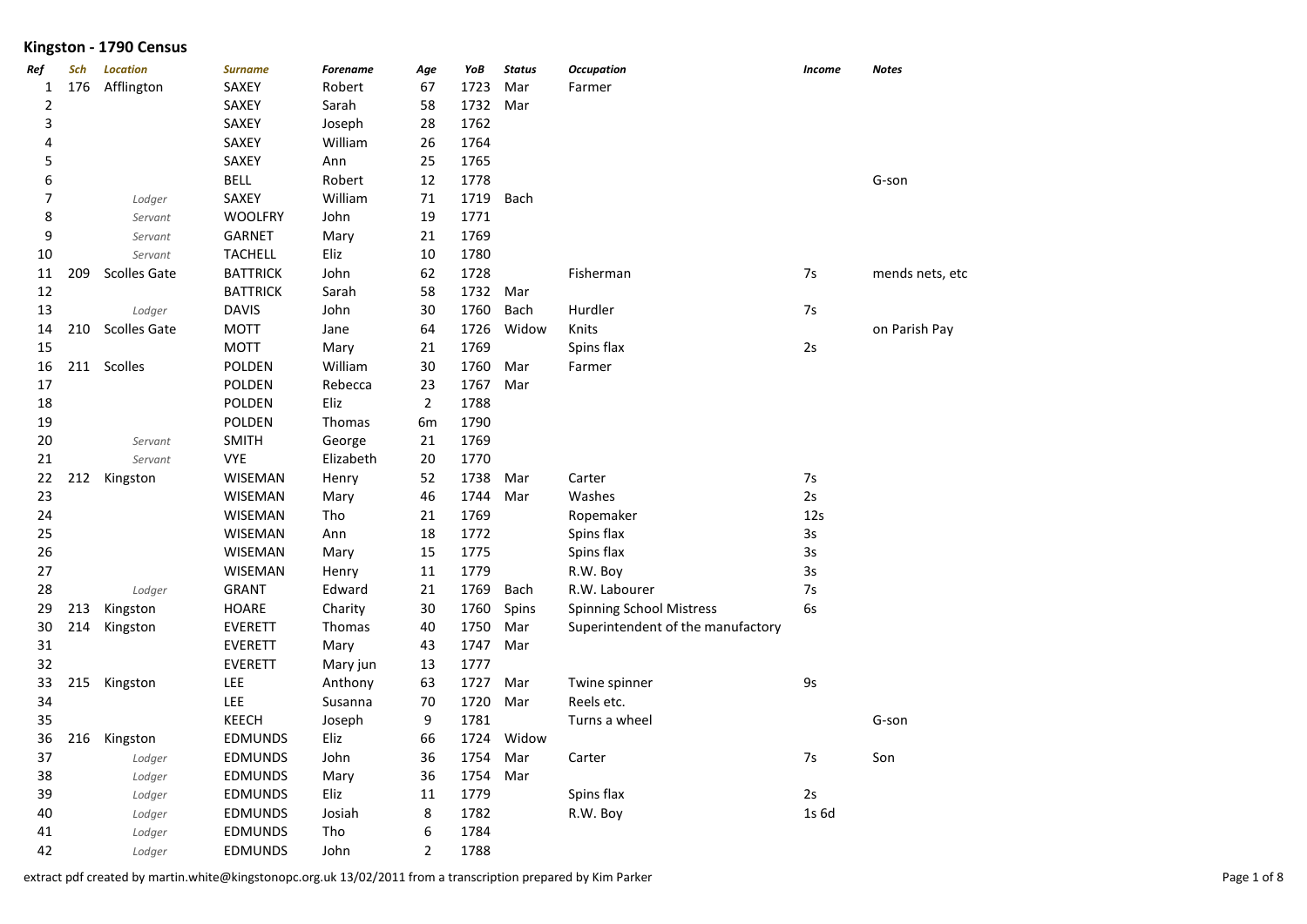| Ref<br>43 | Sch | <b>Location</b><br>Lodger | <b>Surname</b><br><b>EDMUNDS</b> | <b>Forename</b><br>Ann | Age<br>6m      | YoB<br>1790 | <b>Status</b> | <b>Occupation</b>        | Income          | <b>Notes</b>                                         |
|-----------|-----|---------------------------|----------------------------------|------------------------|----------------|-------------|---------------|--------------------------|-----------------|------------------------------------------------------|
| 44        | 217 | Kingston                  | <b>TACHELL</b>                   | George                 | 46             | 1744        | Mar           | Labourer                 | 7s              |                                                      |
| 45        |     |                           | <b>TACHELL</b>                   | Eliz                   | 47             | 1743 Mar    |               |                          |                 |                                                      |
| 46        |     |                           | <b>TACHELL</b>                   | David                  | 14             | 1776        |               | Labourer                 | 3s              |                                                      |
| 47        |     |                           | <b>TACHELL</b>                   | George                 | 11             | 1779        |               | <b>Twine Spinner</b>     | 3s              |                                                      |
| 48        |     |                           | <b>TACHELL</b>                   | Wm                     | 8              | 1782        |               | 8 Turns a wheel          | 1s 6d           |                                                      |
| 49        |     |                           | <b>TACHELL</b>                   | Rachael                | 5              | 1785        |               |                          |                 |                                                      |
| 50        | 218 | Kingston                  | <b>CULL</b>                      | Elizabeth              | 64             | 1726        | Widow         |                          |                 |                                                      |
| 51        |     | Lodger                    | <b>BUTTON</b>                    | Thomas                 | 23             | 1767        | Bach          | Carpenter                |                 |                                                      |
| 52        |     | Servant                   | <b>GALTON</b>                    | Ann                    | 27             | 1763        |               |                          |                 |                                                      |
| 53        | 219 | Kingston                  | <b>BEVIS</b>                     | Richard                | 54             | 1736        | Mar           | Fisherman                | 7s              |                                                      |
| 54        |     |                           | <b>BEVIS</b>                     | Elizabeth              | 50             | 1740        | Mar           |                          |                 |                                                      |
| 55        |     |                           | <b>BEVIS</b>                     | Robert                 | 15             | 1775        |               | Fisherman                | 5s              |                                                      |
| 56        |     |                           | <b>BEVIS</b>                     | Mary                   | 12             | 1778        |               | Knits                    | 1s 6d           |                                                      |
| 57        |     |                           | <b>BEVIS</b>                     | Jane                   | 9              | 1781        |               | Knits                    | 1s 6d           |                                                      |
| 58        | 220 | Kingston                  | <b>DAMON</b>                     | Thomas                 | 61             | 1729        |               | Fisherman                | $7s$            |                                                      |
| 59        |     |                           | <b>DAMON</b>                     | Deborah                | 61             | 1729        |               | Sun. School Mistress     | 3s 6d           |                                                      |
| 60        |     |                           | <b>DAMON</b>                     | Eliz                   | 21             | 1769        |               | Spins flax               | 3s              |                                                      |
| 61        |     | 221 Kingston              | <b>EDMUNDS</b>                   | Reb                    | 54             |             | 1736 Widow    | Knits                    |                 | on Parish Pay                                        |
| 62        |     |                           | <b>EDMUNDS</b>                   | Eleanor                | 13             | 1777        |               | Spins flax               | 6s              |                                                      |
| 63        |     |                           | <b>EDMUNDS</b>                   | Rich                   | 10             | 1780        |               | R.W. Boy                 |                 |                                                      |
| 64        |     |                           | EDMUNDS                          | Mary                   | 27             | 1763 Mar    |               |                          |                 | Dau-in-law                                           |
| 65        |     |                           | <b>EDMUNDS</b>                   | Tho                    | 6m             | 1790        |               |                          |                 | G'son                                                |
| 66        | 222 | Kingston                  | LOWE                             | Sarah*                 | 43             | 1747 Mar    |               |                          |                 | on Parish Pay;*her husband is a gardener near London |
| 67        |     |                           | LOWE                             | Sarah                  | 11             | 1779        |               |                          | $3s$            |                                                      |
| 68        |     |                           | LOWE                             | Mary                   | 9              | 1781        |               |                          |                 |                                                      |
| 69        |     |                           | LOWE                             | James                  | 8              | 1782        |               |                          |                 |                                                      |
| 70        |     |                           | LOWE                             | Elizabeth              | 4              | 1786        |               |                          |                 |                                                      |
| 71        |     |                           | LOWE                             | Barbara                | $\overline{2}$ | 1788        |               |                          |                 |                                                      |
| 72        | 223 | Kingston                  | <b>WHITEROW</b>                  | William                | 25             | 1765 Mar    |               | Carter                   | 7s              |                                                      |
| 73        |     |                           | <b>WHITEROW</b>                  | Elizabeth              | 42             | 1748        | Mar           |                          |                 |                                                      |
| 74        | 224 | Kingston                  | <b>CROKER</b>                    | Thomas                 | 44             | 1746        | Bach          | Tailor                   |                 |                                                      |
| 75        |     |                           | <b>ALBISS</b>                    | Emanuel                | 39             | 1751        | Mar           | Publican                 |                 |                                                      |
| 76        |     |                           | <b>ALBISS</b>                    | Mary                   | 37             | 1753 Mar    |               |                          |                 |                                                      |
| 77        |     |                           | <b>ALBISS</b>                    | Emanual                | 13             | 1777        |               |                          |                 |                                                      |
| 78        |     |                           | <b>ALBISS</b>                    | John                   | $\overline{2}$ | 1788        |               |                          |                 |                                                      |
| 79        |     | Lodger                    | <b>WAY</b>                       | William                | 19             |             | 1771 Bach     | <b>Twine Spinner</b>     | 10 <sub>s</sub> |                                                      |
| 80        |     | Lodger                    | LOVELL                           | Elias                  | 28             |             |               | 1762 Widower Flaxdresser | <b>16s</b>      |                                                      |
| 81        |     | Servant                   | <b>GRANT</b>                     | Martha                 | 18             | 1772        |               |                          |                 |                                                      |
| 82        | 226 | Kingston                  | <b>GOODCHILD</b>                 | John                   | 48             | 1742 Mar    |               | Blacksmith               |                 |                                                      |
| 83        |     |                           | <b>GOODCHILD</b>                 | Han                    | 50             | 1740        | Mar           |                          |                 |                                                      |
| 84        |     |                           | GOODCHILD                        | Thos                   | 16             | 1774        |               | Blacksmith               |                 |                                                      |

extract pdf created by martin.white@kingstonopc.org.uk 13/02/2011 from a transcription prepared by Kim Parker Page 2 of 8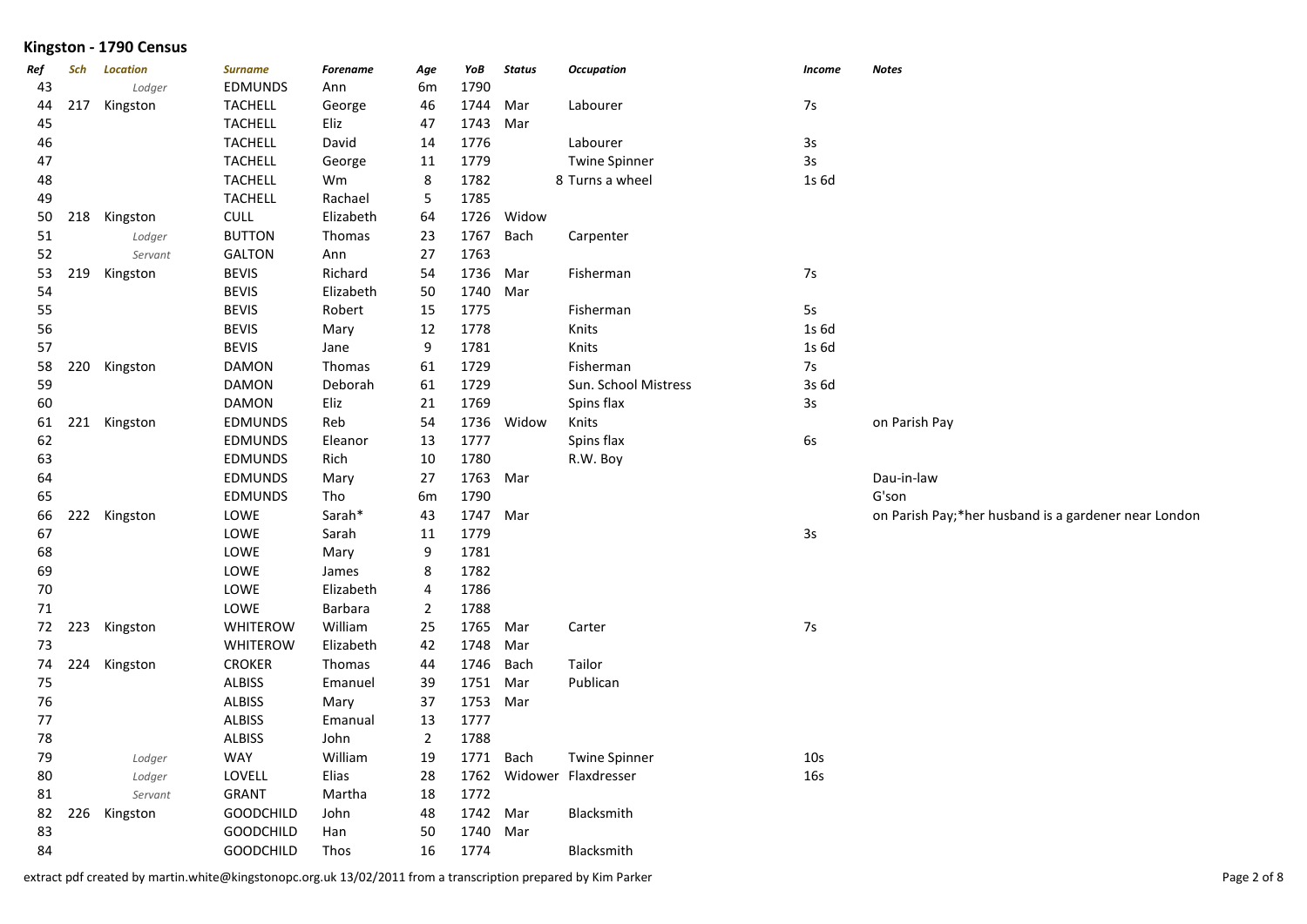| Ref | Sch | <b>Location</b> | <b>Surname</b>   | <b>Forename</b> | Age            | YoB  | <b>Status</b> | <b>Occupation</b>      | <b>Income</b> | Notes      |
|-----|-----|-----------------|------------------|-----------------|----------------|------|---------------|------------------------|---------------|------------|
| 85  |     |                 | <b>GOODCHILD</b> | Margaret        | 15             | 1775 |               | Spins flax             |               |            |
| 86  |     |                 | <b>GOODCHILD</b> | Ann             | 13             | 1777 |               | Spins flax             | 5s 6d         |            |
| 87  |     |                 | <b>GOODCHILD</b> | Eliz            | 8              | 1782 |               | Spins flax             |               |            |
| 88  |     | Lodger          | <b>UDAL</b>      | Thomas          | 21             | 1769 | Bach          | <b>Twine Spinner</b>   | 9s            |            |
| 89  | 227 | Kingston        | <b>DAMER</b>     | John            | 35             | 1755 | Mar           | Shepherd               | 7s            |            |
| 90  |     |                 | <b>DAMER</b>     | Frances         | 28             | 1762 | Mar           |                        |               |            |
| 91  |     |                 | <b>DAMER</b>     | Frances         | 8              | 1782 |               |                        |               |            |
| 92  |     |                 | <b>DAMER</b>     | Robert          | 6              | 1784 |               |                        |               |            |
| 93  |     |                 | <b>DAMER</b>     | Elizabeth       | 4              | 1786 |               |                        |               |            |
| 94  |     |                 | <b>DAMER</b>     | Mary            | $\overline{2}$ | 1788 |               |                        |               |            |
| 95  | 228 | Kingston        | <b>BATTRICK</b>  | Wm              | 28             | 1762 | Mar           | Carter                 | 7s            |            |
| 96  |     |                 | <b>BATTRICK</b>  | Eliz            | 25             | 1765 | Mar           |                        |               |            |
| 97  |     |                 | <b>BATTRICK</b>  | Eliz            | $\mathbf{1}$   | 1789 |               |                        |               |            |
| 98  |     | Lodger          | <b>COLLET</b>    | Thomas          | 34             | 1756 | Mar           | Ropemaker              | 12s           |            |
| 99  |     | Lodger          | <b>COLLET</b>    | Charlotte       | 28             | 1762 | Mar           |                        |               |            |
| 100 |     | Lodger          | <b>COLLET</b>    | Janette         | 5              | 1785 |               |                        |               |            |
| 101 | 229 | Kingston        | EDMUNDS          | John            | 40             | 1750 | Mar           | Quarrier               | 15s           |            |
| 102 |     |                 | <b>EDMUNDS</b>   | Mary            | 38             | 1752 | Mar           |                        |               |            |
| 103 |     |                 | <b>EDMUNDS</b>   | Mary            | 18             | 1772 |               | Knits                  | 1s 6d         |            |
| 104 |     |                 | <b>EDMUNDS</b>   | Ann             | 4              | 1786 |               |                        |               |            |
| 105 |     |                 | <b>EDMUNDS</b>   | Joseph          | $\overline{2}$ | 1788 |               |                        |               |            |
| 106 | 230 | Kingston        | <b>BATTRICK</b>  | Jonas           | 63             | 1727 | Mar           | Labourer               | 7s            |            |
| 107 |     |                 | <b>BATTRICK</b>  | Eliz            | 47             | 1743 | Mar           |                        |               |            |
| 108 |     |                 | <b>BATTRICK</b>  | Robert          | 22             | 1768 |               | Labourer               | 7s            |            |
| 109 |     |                 | <b>BATTRICK</b>  | J jun           | 16             | 1774 |               | Ropemaker's Apprentice | 7s            |            |
| 110 |     |                 | <b>BATTRICK</b>  | Henry           | 11             | 1779 |               | R.W. Boy               | 3s            |            |
| 111 |     |                 | <b>BATTRICK</b>  | James           | 9              | 1781 |               | R.W. Boy               | 2s            |            |
| 112 |     |                 | <b>BATTRICK</b>  | John            | 3              | 1787 |               |                        |               | bast g'son |
| 113 |     |                 | <b>BATTRICK</b>  | Jane            | 14             | 1776 |               | Spins flax             | 3s            |            |
| 114 |     |                 | <b>BATTRICK</b>  | <b>Buley</b>    | 9              | 1781 |               | Spins flax             |               | bast g'dau |
| 115 |     | Lodger          | <b>HAYNES</b>    | Thomas          | 24             | 1766 | Mar           | Ropemaker              | 12s           |            |
| 116 |     | Lodger          | <b>HAYNES</b>    | Margaret        | 20             | 1770 | Mar           | Spins flax             | 2s            |            |
| 117 | 231 | Kingston        | <b>DAMON</b>     | William         | 58             | 1732 | Mar           | Fisherman              | 7s            |            |
| 118 |     |                 | <b>DAMON</b>     | Phillis         | 63             | 1727 | Mar           | Knits                  |               |            |
| 119 | 232 | Kingston        | <b>BISHOP</b>    | Jos             | 44             | 1746 | Mar           | Labourer               | 7s            |            |
| 120 |     |                 | <b>BISHOP</b>    | Mary            | 44             | 1746 | Mar           |                        |               |            |
| 121 |     |                 | <b>BISHOP</b>    | Edward          | 22             | 1768 |               | Ropemaker              | 12s           |            |
| 122 |     |                 | <b>BISHOP</b>    | Sarah           | 14             | 1776 |               | Spins flax             |               |            |
| 123 |     |                 | <b>BISHOP</b>    | Eliz            | 12             | 1778 |               | Spins flax             | 5s            |            |
| 124 |     |                 | <b>BISHOP</b>    | Hannah          | 10             | 1780 |               | Spins flax             |               |            |
| 125 |     |                 | <b>BISHOP</b>    | Temp            | $\overline{7}$ | 1783 |               |                        |               |            |
| 126 | 233 | Kingston        | <b>BUTTON</b>    | Richard         | 36             | 1754 | Bach          | Labourer               | 7s            |            |

extract pdf created by martin.white@kingstonopc.org.uk 13/02/2011 from a transcription prepared by Kim Parker Page 3 of 8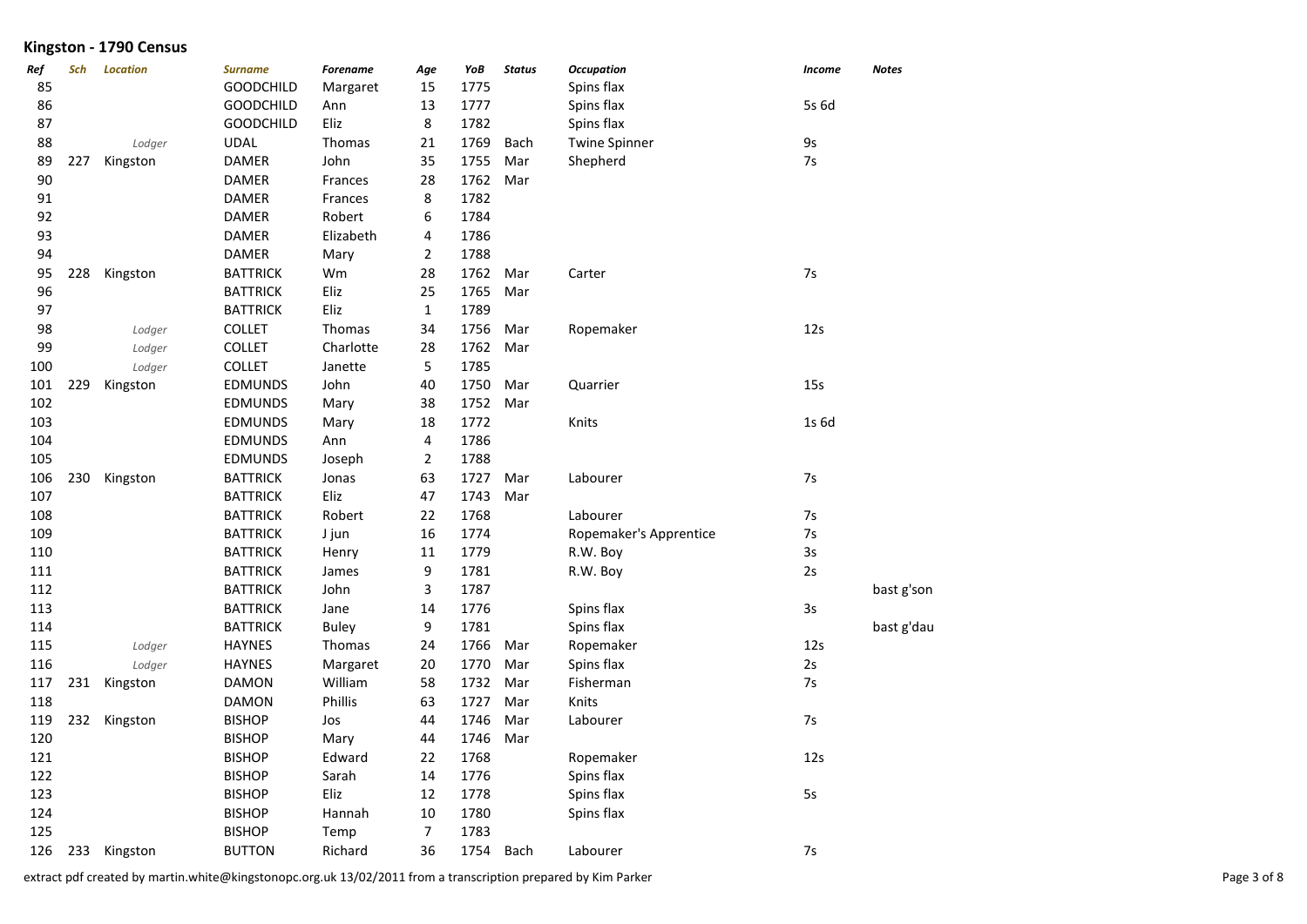| Ref | Sch | <b>Location</b> | <b>Surname</b>     | <b>Forename</b> | Age                     | YoB      | <b>Status</b> | <b>Occupation</b>          | <b>Income</b> | <b>Notes</b>                                                  |
|-----|-----|-----------------|--------------------|-----------------|-------------------------|----------|---------------|----------------------------|---------------|---------------------------------------------------------------|
| 127 | 234 | Kingston        | <b>Empty House</b> |                 |                         | 1790     |               |                            |               |                                                               |
| 128 | 235 | Kingston        | <b>Empty House</b> |                 |                         | 1790     |               |                            |               |                                                               |
| 129 | 236 | Kingston        | TRIM               | Mary            | 72                      | 1718     | Widow         |                            |               |                                                               |
| 130 |     |                 | <b>BAKER</b>       | Elizabeth       | 13                      | 1777     |               | Spins flax                 | 2s            | g'dau                                                         |
| 131 |     | Lodger          | CORBEN             | Kezia           | 10                      | 1780     |               | Spins flax                 |               |                                                               |
| 132 |     | Lodger          | <b>CORBEN</b>      | George          | 8                       | 1782     |               | Spins flax                 | $3s$          |                                                               |
| 133 |     | Lodger          | CORBEN             | Elizabeth       | 9                       | 1781     |               | Spins flax                 |               |                                                               |
| 134 | 237 | Kingston        | <b>BAKER</b>       | Jos             | 36                      | 1754     | Mar           | Carpenter                  |               |                                                               |
| 135 |     |                 | <b>BAKER</b>       | Mary            | 28                      | 1762 Mar |               |                            |               |                                                               |
| 136 |     |                 | <b>BAKER</b>       | John            | 3                       | 1787     |               |                            |               |                                                               |
| 137 |     |                 | <b>BAKER</b>       | Sarah           | $\mathbf{1}$            | 1789     |               |                            |               |                                                               |
| 138 | 238 | Kingston        | <b>CROKER</b>      | Abner           | 73                      | 1717     | Mar           | Labourer                   |               | *Abner Croker is blind. He is maintained by his children etc. |
| 139 |     |                 | <b>CROKER</b>      | Mary            | 73                      | 1717 Mar |               |                            |               |                                                               |
| 140 |     | 239 Kingston    | <b>HOUSE</b>       | George          | 27                      | 1763     | Mar           | Carpenter                  |               |                                                               |
| 141 |     |                 | <b>HOUSE</b>       | Elizabeth       | 38                      | 1752 Mar |               | Shopkeeper                 |               |                                                               |
| 142 |     |                 | <b>HOUSE</b>       | John            | 16                      | 1774     |               | Carpenter                  |               |                                                               |
| 143 |     |                 | <b>HOUSE</b>       | Thomas          | 8                       | 1782     |               |                            |               |                                                               |
| 144 |     |                 | <b>HOUSE</b>       | Sarah           | 6                       | 1784     |               |                            |               |                                                               |
| 145 |     |                 | <b>HOUSE</b>       | Robert          | $\overline{2}$          | 1788     |               |                            |               |                                                               |
| 146 |     | Servant         | <b>STICKLAND</b>   | Sarah           | 23                      | 1767     |               |                            |               |                                                               |
| 147 | 240 | Kingston        | <b>DAMON</b>       | George          | 27                      | 1763     | Mar           | Fisherman                  | $7s$          |                                                               |
| 148 |     |                 | DAMON              | Susanna         | 26                      | 1764 Mar |               |                            |               |                                                               |
| 149 |     |                 | DAMON              | George          | $\overline{\mathbf{4}}$ | 1786     |               |                            |               |                                                               |
| 150 |     |                 | <b>DAMON</b>       | Sarah           | $\overline{2}$          | 1788     |               |                            |               |                                                               |
| 151 |     |                 | <b>DAMON</b>       | John            | 6 <sub>m</sub>          | 1790     |               |                            |               |                                                               |
| 152 |     | 241 Kingston    | <b>BUSHROD</b>     | Ann             | 57                      | 1733     | Widow         | Knits                      |               |                                                               |
| 153 |     |                 | <b>BUSHROD</b>     | Jesse           | 18                      | 1772     |               | Mason                      |               |                                                               |
| 154 |     | Lodger          | <b>MORRIS</b>      | Medwin          | 3                       | 1787     |               |                            |               |                                                               |
| 155 |     | 242 Kingston    | <b>BUTTON</b>      | Jos             | 35                      | 1755     | Mar           | Labourer                   |               |                                                               |
| 156 |     |                 | <b>BUTTON</b>      | Elizabeth       | 37                      | 1753 Mar |               |                            |               |                                                               |
| 157 |     |                 | <b>BUTTON</b>      | Thomas          | 21/2                    | 1788     |               |                            |               |                                                               |
| 158 |     |                 | <b>BUTTON</b>      | John            | 6m                      | 1790     |               |                            |               |                                                               |
| 159 |     | 243 Kingston    | GRANT              | Robert          | 26                      | 1764     | Mar           | Carpenter                  |               |                                                               |
| 160 |     |                 | GRANT              | Elizabeth       | 27                      | 1763 Mar |               |                            |               |                                                               |
| 161 |     |                 | <b>GRANT</b>       | William         | 11/2                    | 1789     |               |                            |               |                                                               |
| 162 |     |                 | <b>GRANT</b>       | Sarah           | 6m                      | 1790     |               |                            |               |                                                               |
| 163 | 244 | Kingston        | <b>GRANT</b>       | Thomas          | 38                      | 1752 Mar |               | Fisherman                  | $7s$          |                                                               |
| 164 |     |                 | GRANT              | Sarah           | 46                      | 1744 Mar |               |                            |               |                                                               |
| 165 |     |                 | <b>GRANT</b>       | Jane            | 13                      | 1777     |               | Spins flax                 |               |                                                               |
| 166 |     |                 | <b>GRANT</b>       | William         | 10                      | 1780     |               | Ropemaker's Apprentice     | $7s$          |                                                               |
| 167 |     |                 | <b>GRANT</b>       | Henry           | 14                      | 1776     |               | Labourer                   | $3s$          |                                                               |
| 168 |     |                 | <b>GRANT</b>       | Abraham         | 10                      | 1780     |               | Twine spinner's Apprentice | 3s            |                                                               |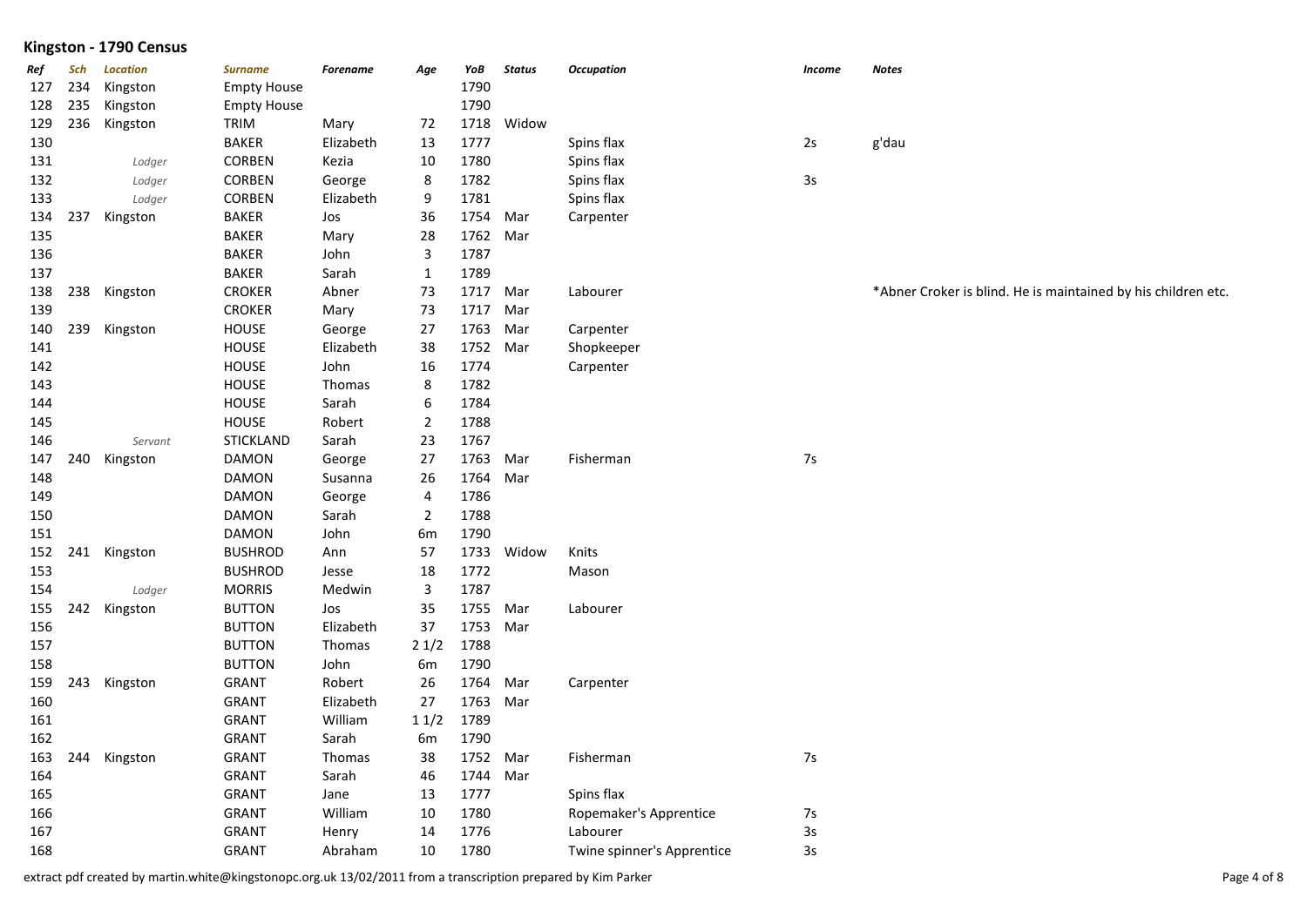| Ref | Sch | <b>Location</b> | <b>Surname</b> | <b>Forename</b> | Age            | YoB  | <b>Status</b> | <b>Occupation</b>          | Income | Notes         |
|-----|-----|-----------------|----------------|-----------------|----------------|------|---------------|----------------------------|--------|---------------|
| 169 |     |                 | <b>GRANT</b>   | George          | 9              | 1781 |               | Turns a wheel              | 1s 6d  |               |
| 170 |     |                 | <b>GRANT</b>   | Sarah           | 5              | 1785 |               |                            |        |               |
| 171 |     | Lodger          | <b>DAMON</b>   | Elizabeth       | 62             | 1728 | Spins         | Knits                      | 1s     | on Parish Pay |
| 172 | 245 | E. Lynch        | <b>DAVIS</b>   | John            | 35             | 1755 | Mar           | <b>Butcher</b>             |        |               |
| 173 |     |                 | <b>DAVIS</b>   | Susanna         | 35             | 1755 | Mar           |                            |        |               |
| 174 |     |                 | <b>DAVIS</b>   | Edward          | 12             | 1778 |               |                            |        |               |
| 175 |     |                 | <b>DAVIS</b>   | John            | 9              | 1781 |               |                            |        |               |
| 176 |     |                 | <b>DAVIS</b>   | George          | 8              | 1782 |               |                            |        |               |
| 177 |     |                 | <b>DAVIS</b>   | Elizabeth       | $\overline{7}$ | 1783 |               |                            |        |               |
| 178 |     |                 | <b>DAVIS</b>   | Susanna         | 41/2           | 1786 |               |                            |        |               |
| 179 |     |                 | <b>DAVIS</b>   | William         | 11/2           | 1789 |               |                            |        |               |
| 180 |     |                 | <b>DAVIS</b>   | Thomas          | 6m             | 1790 |               |                            |        |               |
| 181 |     | Servant         | <b>HELIAR</b>  | Francis         | 17             | 1773 |               |                            |        |               |
| 182 |     | Servant         | <b>BURT</b>    | Kannah          | $20\,$         | 1770 |               |                            |        |               |
| 183 |     | Servant         | SEYMER         | Jane            | 16             | 1774 |               |                            |        |               |
| 184 | 246 | E. Lynch        | <b>KNOWLES</b> | James           | 48             | 1742 | Mar           | Labourer                   | 7s     |               |
| 185 |     |                 | <b>KNOWLES</b> | Eliz            | 49             | 1741 | Mar           |                            |        |               |
| 186 |     |                 | KNOWLES        | Thomas          | 19             | 1771 |               | Carpenter's Apprentice     | 7s     |               |
| 187 |     |                 | <b>KNOWLES</b> | Samuel          | 16             | 1774 |               | Labourer                   | 4s     |               |
| 188 |     |                 | <b>KNOWLES</b> | James           | 13             | 1777 |               | Twine spinner's Apprentice | 4s     |               |
| 189 |     |                 | <b>KNOWLES</b> | Eliz            | 9              | 1781 |               |                            |        |               |
| 190 |     |                 | <b>KNOWLES</b> | Jonath          | 8              | 1782 |               | Turns a wheel              | 1s 6d  |               |
| 191 |     | 247 E. Lynch    | LENNINGTON     | Edw             | 55             | 1735 | Mar           | Labourer                   | 7s     |               |
| 192 |     |                 | LENNINGTON     | My              | 57             | 1733 | Mar           |                            |        |               |
| 193 |     |                 | LENNINGTON     | Sarah           | 17             | 1773 |               | Knits                      | $1s$   |               |
| 194 |     |                 | LENNINGTON     | Edw jun         | 15             | 1775 |               | Labourer                   | 3s     |               |
| 195 |     | Lodger          | <b>KNOWLES</b> | John            | 88             | 1702 |               | Widower Labourer           |        | on Parish Pay |
| 196 | 248 | W. Lynch        | SPENCER        | Richard         | 47             | 1743 | Mar           | Dairyman                   |        |               |
| 197 |     |                 | <b>SPENCER</b> | Mary            | 43             | 1747 | Mar           |                            |        |               |
| 198 |     |                 | SPENCER        | Eliz            | 14             | 1776 |               |                            |        |               |
| 199 |     |                 | <b>SPENCER</b> | Mary            | 12             | 1778 | Mar           |                            |        |               |
| 200 |     |                 | <b>SPENCER</b> | Thomas          | $11\,$         | 1779 |               | Labourer                   |        |               |
| 201 |     |                 | <b>SPENCER</b> | James           | 9              | 1781 |               |                            |        |               |
| 202 |     |                 | SPENCER        | Walter          | 6              | 1784 |               | Spins flax                 |        |               |
| 203 |     |                 | SPENCER        | Miriam          | $\overline{a}$ | 1788 |               |                            |        |               |
| 204 | 249 | Burberry        | <b>BUTLER</b>  | James           | 49             | 1741 | Mar           | Labourer                   | 7s     |               |
| 205 |     |                 | <b>BUTLER</b>  | Mary            | 44             | 1746 | Mar           |                            |        |               |
| 206 |     |                 | <b>BUTLER</b>  | Jonathan        | 19             | 1771 |               | Labourer                   | 5s     |               |
| 207 |     |                 | <b>BUTLER</b>  | Eleanor         | $\overline{7}$ | 1783 |               | Spins flax                 | $1s$   |               |
| 208 |     |                 | <b>BUTLER</b>  | John            | 5              | 1785 |               |                            |        |               |
| 209 | 250 | Blackenwell     | <b>CULL</b>    | Thomas          | 53             | 1737 | Mar           | Farmer                     |        |               |
| 210 |     |                 | <b>CULL</b>    | Alice           | 47             | 1743 | Mar           |                            |        |               |

extract pdf created by martin.white@kingstonopc.org.uk 13/02/2011 from a transcription prepared by Kim Parker Page 5 of 8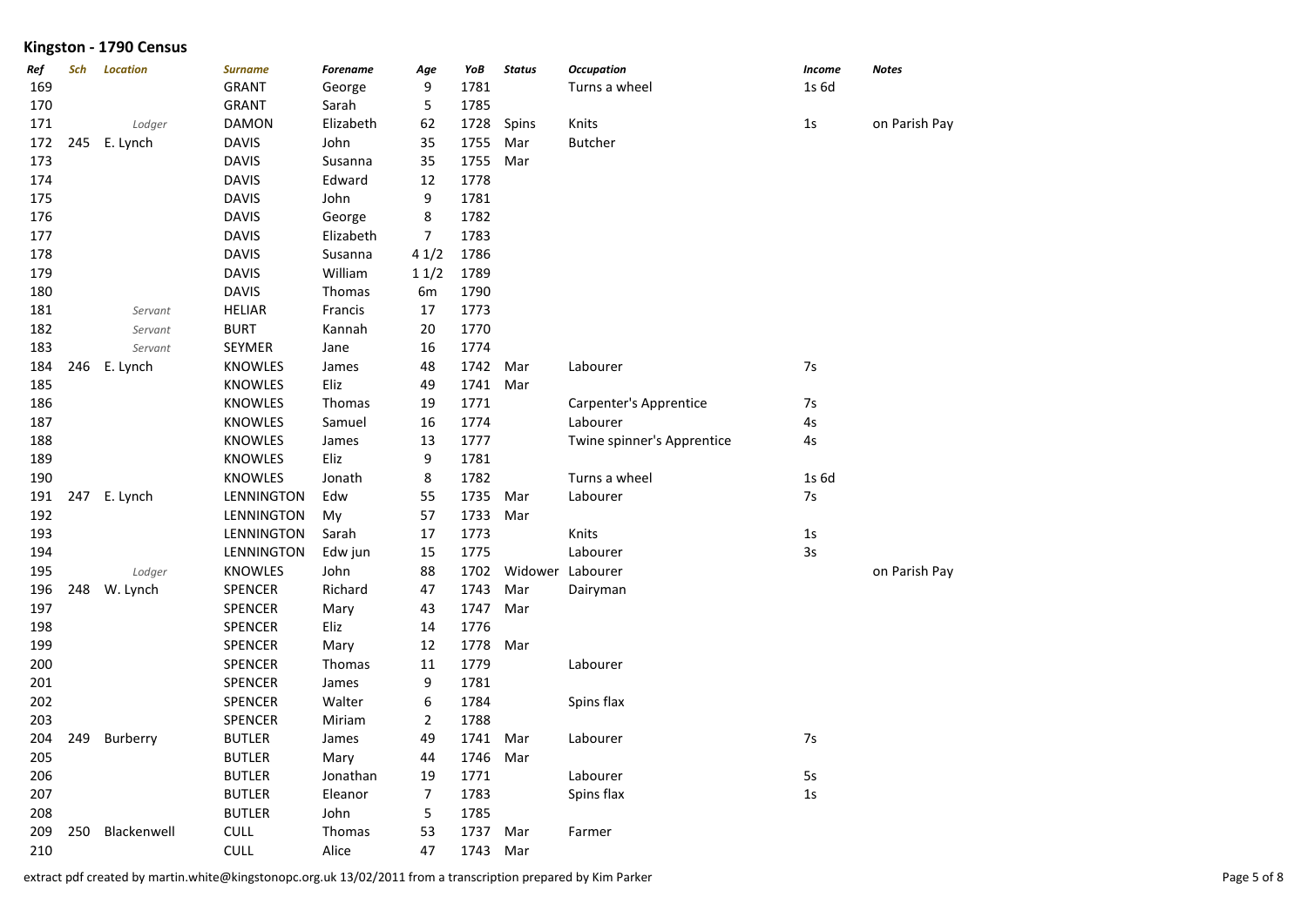| Ref | Sch | <b>Location</b> | <b>Surname</b>  | <b>Forename</b> | Age            | YoB  | <b>Status</b> | <b>Occupation</b> | <b>Income</b>  | <b>Notes</b> |
|-----|-----|-----------------|-----------------|-----------------|----------------|------|---------------|-------------------|----------------|--------------|
| 211 |     |                 | <b>CULL</b>     | George          | 21             | 1769 |               |                   |                |              |
| 212 |     |                 | <b>CULL</b>     | Thomas          | 16             | 1774 |               |                   |                |              |
| 213 |     | Servant         | <b>BUTTON</b>   | John            | 64             | 1726 |               |                   |                |              |
| 214 |     | Servant         | <b>GUNSTONE</b> | John            | 36             | 1754 |               |                   |                |              |
| 215 |     | Servant         | <b>SELBY</b>    | Elizabeth       | 42             | 1748 |               |                   |                |              |
| 216 |     | Servant         | WEBBER          | Elizabeth       | 22             | 1768 |               |                   |                |              |
| 217 | 251 | Bottom          | <b>HATCHETT</b> | John            | 61             | 1729 |               | Widower Dairyman  |                |              |
| 218 |     |                 | <b>HATCHETT</b> | <b>Thomas</b>   | 23             | 1767 |               |                   |                |              |
| 219 |     |                 | <b>HATCHETT</b> | Sarah           | 18             | 1772 |               |                   |                |              |
| 220 |     |                 | <b>HATCHETT</b> | Ann             | 16             | 1774 |               |                   |                |              |
| 221 |     |                 | <b>HATCHETT</b> | James           | 13             | 1777 |               |                   |                |              |
| 222 | 252 | <b>Bottom</b>   | <b>BEVIS</b>    | Rd jun          | 39             | 1751 | Mar           | Fisherman         | 7s             |              |
| 223 |     |                 | <b>BEVIS</b>    | Elizabeth       | 36             | 1754 | Mar           | Spins flax        | 1s 6d          |              |
| 224 |     |                 | <b>BEVIS</b>    | Joanna          | 14             | 1776 |               | Spins flax        | 1s 6d          |              |
| 225 |     |                 | <b>BEVIS</b>    | Ann             | 12             | 1778 |               | Spins flax        | 1s 6d          |              |
| 226 |     |                 | <b>BEVIS</b>    | Richard         | $11\,$         | 1779 |               |                   |                |              |
| 227 |     |                 | <b>BEVIS</b>    | John            | 9              | 1781 |               |                   |                |              |
| 228 |     |                 | <b>BEVIS</b>    | Thomas          | 71/2           | 1783 |               |                   |                |              |
| 229 | 253 | Bottom          | <b>BEVIS</b>    | Thomas          | 36             | 1754 | Mar           | Fisherman         | 7s             |              |
| 230 |     |                 | <b>BEVIS</b>    | Jane            | 27             | 1763 | Mar           |                   |                |              |
| 231 |     |                 | <b>BEVIS</b>    | Robert          | 6              | 1784 |               |                   |                |              |
| 232 |     |                 | <b>BEVIS</b>    | William         | $\overline{2}$ | 1788 |               |                   |                |              |
| 233 | 254 | Bottom          | <b>GRANT</b>    | William         | 35             | 1755 | Mar           | Fisherman         | 7s             |              |
| 234 |     |                 | <b>GRANT</b>    | Elizabeth       | 37             | 1753 | Mar           |                   |                |              |
| 235 |     |                 | <b>GRANT</b>    | George          | 12             | 1778 |               |                   |                |              |
| 236 |     |                 | <b>GRANT</b>    | Susanna         | 10             | 1780 |               | Spins flax        | 3s             |              |
| 237 |     |                 | <b>GRANT</b>    | Elizabeth       | 8              | 1782 |               | Spins flax        |                |              |
| 238 |     |                 | <b>GRANT</b>    | Henry           | 6              | 1784 |               |                   |                |              |
| 239 |     |                 | <b>GRANT</b>    | <b>Thomas</b>   | 4              | 1786 |               |                   |                |              |
| 240 | 255 | Bottom          | <b>DAMON</b>    | Henry           | 54             | 1736 | Mar           | Fisherman         | 7s             |              |
| 241 |     |                 | <b>DAMON</b>    | Mary            | 47             | 1743 | Mar           |                   |                |              |
| 242 |     |                 | <b>DAMON</b>    | Henry           | 18             | 1772 |               | Flaxdresser       | 9s             |              |
| 243 |     |                 | <b>DAMON</b>    | Jane            | 15             | 1775 |               | Spins flax        | 1s 6d          |              |
| 244 |     |                 | <b>DAMON</b>    | George          | 12             | 1778 |               | Flaxdresser       | 4s             |              |
| 245 |     |                 | <b>DAMON</b>    | Hannah          | 9              | 1781 |               | Spins flax        | 1s             |              |
| 246 | 256 | West Hill       | <b>WILLIAMS</b> | Elias           | 37             | 1753 | Mar           | Shepherd          | 7s             |              |
| 247 |     |                 | <b>WILLIAMS</b> | Ann             | 33             | 1757 | Mar           |                   |                |              |
| 248 |     |                 | <b>WILLIAMS</b> | John            | 8              | 1782 |               |                   |                |              |
| 249 |     |                 | <b>WILLIAMS</b> | Ann             | 6              | 1784 |               | Spins flax        | 1 <sub>S</sub> |              |
| 250 |     |                 | <b>WILLIAMS</b> | Hann            | $\overline{2}$ | 1788 |               |                   |                |              |
| 251 | 257 | West Hill       | <b>HOLLAND</b>  | James           | 31             | 1759 | Mar           | Shepherd          | 7s             |              |
| 252 |     |                 | <b>HOLLAND</b>  | Eliz            | 27             | 1763 | Mar           | Spins flax        | 1 <sub>S</sub> |              |

extract pdf created by martin.white@kingstonopc.org.uk 13/02/2011 from a transcription prepared by Kim Parker Page 6 of 8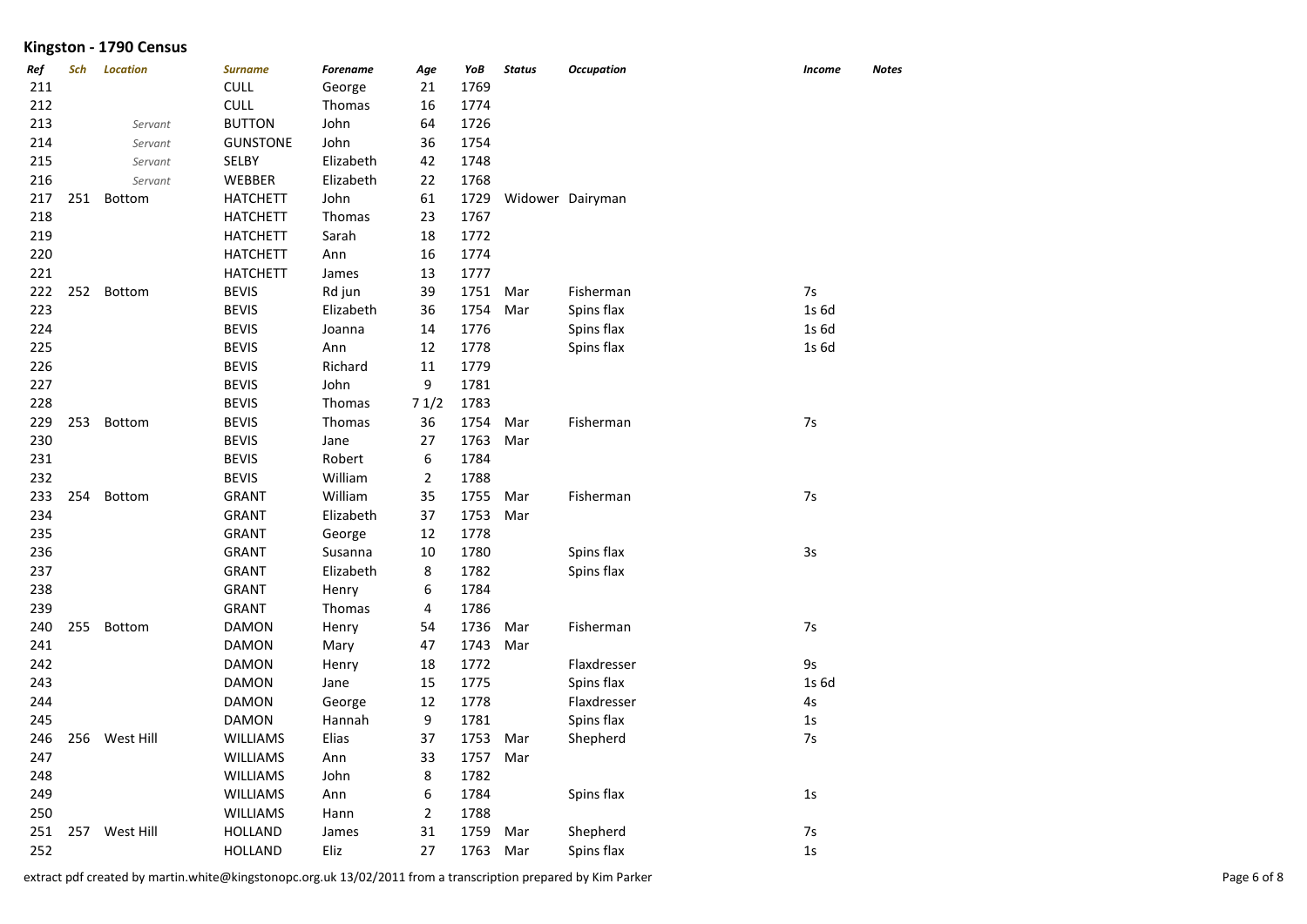| Ref | Sch | <b>Location</b> | <b>Surname</b>   | <b>Forename</b> | Age            | YoB      | <b>Status</b>       | <b>Occupation</b> | <b>Income</b> | Notes               |
|-----|-----|-----------------|------------------|-----------------|----------------|----------|---------------------|-------------------|---------------|---------------------|
| 253 |     |                 | <b>HOLLAND</b>   | Ann             | 6              | 1784     |                     |                   |               |                     |
| 254 |     |                 | <b>HOLLAND</b>   | Sarah           | 4              | 1786     |                     |                   |               |                     |
| 255 |     |                 | <b>HOLLAND</b>   | Joanna          | 21/2           | 1788     |                     |                   |               |                     |
| 256 |     |                 | <b>HOLLAND</b>   | John            | $\mathbf{1}$   | 1789     |                     |                   |               |                     |
| 257 |     | 258 West Hill   | <b>RABBITTS</b>  | R jun           | 36             | 1754     | Mar                 | Fisherman         | $7s$          |                     |
| 258 |     |                 | <b>RABBITTS</b>  | Sarah           | 32             | 1758     | Mar                 |                   |               |                     |
| 259 |     |                 | <b>RABBITTS</b>  | John            | 12             | 1778     |                     | Labourer          | 2s            |                     |
| 260 |     |                 | <b>RABBITTS</b>  | William         | 10             | 1780     |                     | R.W. Boy          | 2s            |                     |
| 261 |     |                 | <b>RABBITTS</b>  | Susanna         | 8              | 1782     |                     | Spins flax        | $1s$          |                     |
| 262 |     |                 | <b>RABBITTS</b>  | Sarah           | 6              | 1784     |                     |                   |               |                     |
| 263 |     |                 | <b>RABBITTS</b>  | Tabitha         | $\mathbf{3}$   | 1787     |                     |                   |               |                     |
| 264 |     |                 | <b>RABBITTS</b>  | Richard         | 11/2           | 1789     |                     |                   |               |                     |
| 265 |     | Lodger          | <b>RABBITTS</b>  | Richard         | 69             |          | 1721 Widower Carter |                   | 7s            |                     |
| 266 | 259 | Encombe         | PITT             | W.M.            | 36             | 1754     | Mar                 |                   |               | Independent Fortune |
| 267 |     |                 | PITT             | Margaret        | 24             | 1766     | Mar                 |                   |               |                     |
| 268 |     |                 | <b>PITT</b>      | Sophia          | 61/2           | 1784     |                     |                   |               |                     |
| 269 |     | Servant         | SNOW             | Henry           | 28             | 1762     |                     |                   |               |                     |
| 270 |     | Servant         | <b>EDMUNDS</b>   | Henry           | 21             | 1769     |                     |                   |               |                     |
| 271 |     | Servant         | POPE             | John            | 41             | 1749     |                     |                   |               |                     |
| 272 |     | Servant         | <b>HAMMOND</b>   | James           | 33             | 1757     |                     |                   |               |                     |
| 273 |     | Servant         | <b>DYER</b>      | Lawrence        | 33             | 1757     |                     |                   |               |                     |
| 274 |     | Servant         | <b>TINHAM</b>    | John            | 38             | 1752     |                     |                   |               |                     |
| 275 |     | Servant         | <b>STOCKLEY</b>  | Edward          | 16             | 1774     |                     |                   |               |                     |
| 276 |     | Servant         | <b>STOPFORTH</b> | Henry           | 28             | 1762     |                     |                   |               |                     |
| 277 |     | Servant         | <b>MORRIS</b>    | Martha          | 31             | 1759     |                     |                   |               |                     |
| 278 |     | Servant         | <b>MURPHY</b>    | Hetty           | 47             | 1743     |                     |                   |               |                     |
| 279 |     | Servant         | WARD             | Mary            | 27             | 1763     |                     |                   |               |                     |
| 280 |     | Servant         | <b>CLARIDGE</b>  | Eliz            | 26             | 1764     |                     |                   |               |                     |
| 281 |     | Servant         | <b>THORNHILL</b> | Eliz            | 21             | 1769     |                     |                   |               |                     |
| 282 |     | Servant         | <b>HADEN</b>     | Eliz            | 28             | 1762     |                     |                   |               |                     |
| 283 |     | Servant         | <b>SENNECK</b>   | Mary            | 21             | 1769     |                     |                   |               |                     |
| 284 |     | Servant         | VOYCE            | Eliz            | 26             | 1764     |                     |                   |               |                     |
| 285 |     | Servant         | <b>SENNECK</b>   | Eliz            | 19             | 1771     |                     |                   |               |                     |
| 286 | 260 | Encombe         | <b>BOWRING</b>   | Benj            | 67             | 1723     | Mar                 | <b>Bailliff</b>   |               |                     |
| 287 |     |                 | <b>BOWRING</b>   | Sarah           | 65             | 1725     | Mar                 |                   |               |                     |
| 288 |     |                 | <b>BOWRING</b>   | B jun           | 20             | 1770     |                     |                   |               |                     |
| 289 |     | Servant         | <b>DOWDLE</b>    | Robert          | 14             | 1776     |                     |                   |               |                     |
| 290 |     | Servant         | <b>BURT</b>      | Eliz            | 22             | 1768     |                     |                   |               |                     |
| 291 | 261 | Encombe         | <b>HATCHETT</b>  | J jun           | 29             | 1761 Mar |                     | Dairyman          |               |                     |
| 292 |     |                 | <b>HATCHETT</b>  | Rachel          | 28             | 1762     | Mar                 |                   |               |                     |
| 293 |     |                 | <b>HATCHETT</b>  | Elizabeth       | 51/2           | 1785     |                     |                   |               |                     |
| 294 |     |                 | <b>HATCHETT</b>  | Rachel          | $\overline{4}$ | 1786     |                     |                   |               |                     |

extract pdf created by martin.white@kingstonopc.org.uk 13/02/2011 from a transcription prepared by Kim Parker Page 7 of 8